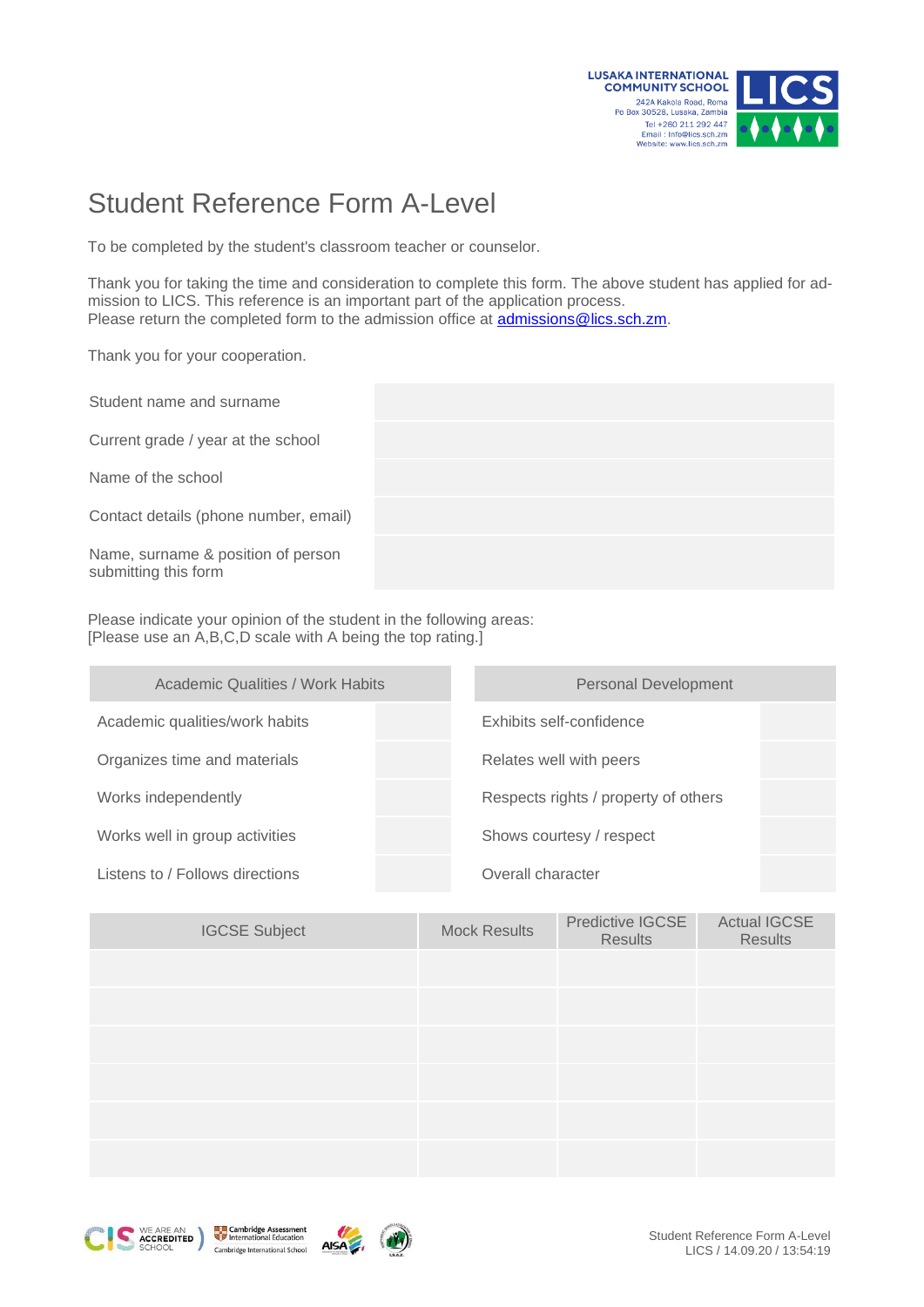

| <b>IGCSE Subject</b> | <b>Mock Results</b> | Predictive IGCSE<br><b>Results</b> | <b>Actual IGCSE</b><br><b>Results</b> |
|----------------------|---------------------|------------------------------------|---------------------------------------|
|                      |                     |                                    |                                       |
|                      |                     |                                    |                                       |
|                      |                     |                                    |                                       |
|                      |                     |                                    |                                       |

Please describe this student's strengths, weakness and indicate any support he/she requires / may require:

Have there been any disciplinary, emotional or other concerns?

In your opinion, how will this student adapt to a new school, in an international environment?

Please list sport & cultural involvement & achievements / community engagement / other contributions made by this student.